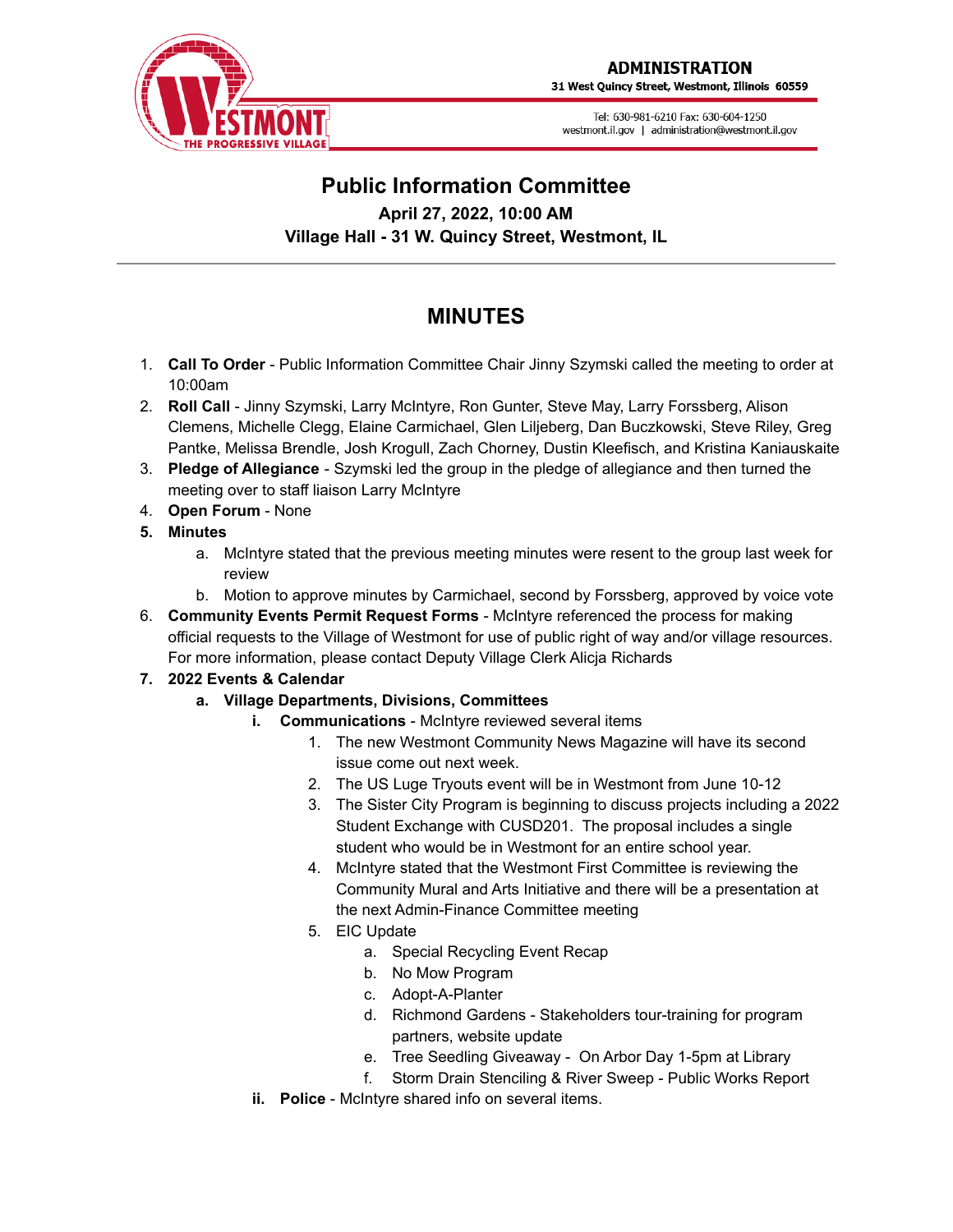31 West Quincy Street, Westmont, Illinois 60559



Tel: 630-981-6210 Fax: 630-604-1250 westmont.il.gov | administration@westmont.il.gov

- 1. DRUG TAKE BACK EVENT April 30, 2022 10AM to 2PM
- 2. PAPER SHRED EVENT May 14
- 3. CITIZENS POLICE ACADEMY & JR. POLICE ACADEMY McIntyre stated that program details will be announced soon.
- **iii. Fire** Fire Chief Steve Riley shared info on several upcoming events.
	- 1. CITIZENS FIRE ACADEMY In the process of wrapping up
	- 2. KIDS CAMP scheduled for June, up to 30 students can participate
	- 3. FIRE TRUCK NIGHT August Part of Cruisin' Nights
	- 4. FIRE OPEN HOUSE Scheduled for Sept 24
	- 5. FD will have Bike Medics at various Community Events
	- 6. FD will be participating in the Memorial Day Parade
	- 7. EMA Pantke reported on all of the events in which EMA will be participating
- **iv. Public Works** Melissa Brendle reported on several items
	- 1. Public Works Open House will be May 21, 10a-1p
	- 2. Chorney stated that the No Mow program is going well with over 200 sign-ups
	- 3. McIntyre reported the PW is involved with the DuPage River Sweep on May 21, 9a-Noon; and the Storm Drain Stenciling Program, first Saturday in June
- **b. Public Agencies**
	- **i. Maercker School District** No Report
	- **ii. CUSD201** No Report
	- **iii. Library** No Report
- **c. Community Organizations**
	- i. **Westmont Chamber** Forssberg provided several updates
		- 1. Economic outlook luncheon was held last week 24 participating Chambers, a powerpoint copy of presentation available through the Westmont Chamber - optimistic outlook in spite of inflation
		- 2. Community Awards Dinner will be tomorrow at the Hilton
		- 3. Senior Spring Fling at the Park District Community Center various exhibits including the Secretary of State, May 6, 2022
		- 4. Golf Classic June 10 Twin Lakes, 1pm start, social event
		- 5. Pet Promenade will be Sept 18 at Ty Warner Park
		- 6. FMC Swim Event in early March was very successful and we look forward to more events such as this coming to Westmont
	- ii. **Lions Club** Buczkowski provided several updates
		- 1. Race To The Flag Event will be determined soon (NOTE After this meeting, it was announced that the RTTF 5K will move forward.)
		- 2. Spring Fling BBQ Buczkowski provided a thorough report regarding the Lion's Club Spring Fling Backyard BBQ event - there will be an amatuer BBQ comp, carnival, fireworks, and more, Memorial Day Weekend
		- 3. McIntyre thanked Buczkowski for his work on community events and said that an event press release would be published soon.
	- iii. **Rotary Club** Carmichael provided updates